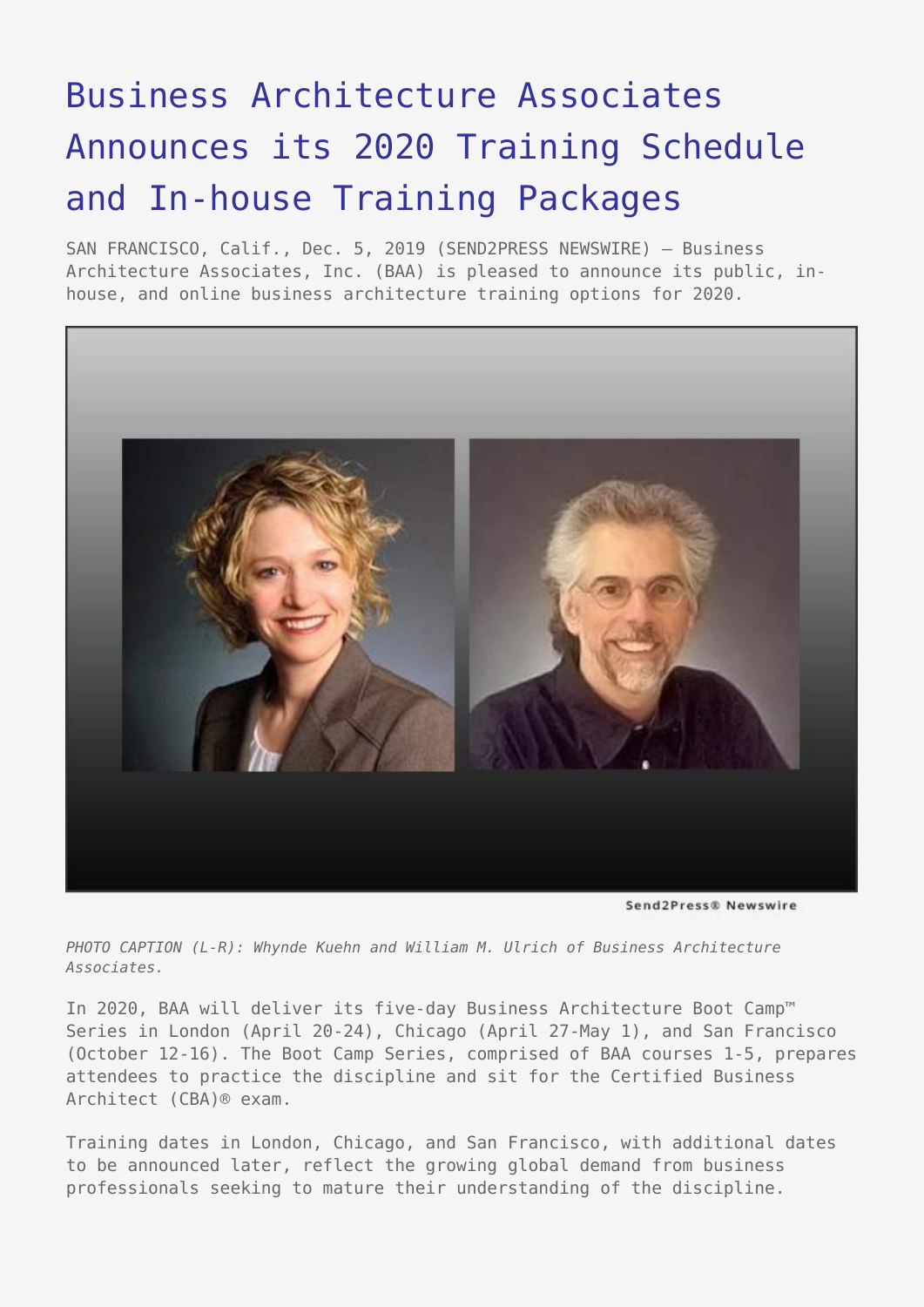BAA is also pleased to announce new In-house, business architecture training packages:

#### **Business Architecture Practice Jumpstart:**

The three-day Business Architecture Practice Jumpstart package enables inhouse teams to accelerate formal practice deployment. BAA courses 1-3 focus on total immersion, building the foundational business architecture, and establishing a formal practice.

### **Business Architecture Baseline Jumpstart:**

The three-day Business Architecture Baseline Jumpstart package expedites the drafting of a capability map, value streams, and information map, and begins with the foundations course, followed by a two-day mapping workshop. Working sessions leverage formal reference models, which are readily available to members of the Business Architecture Guild®.

### **Business Architecture Boot Camp:**

The Business Architecture Boot Camp™ package brings the five-day Boot Camp Series in-house to provide in-house teams with in-depth, end-to-end business architecture training, readying them to practice and immediately sit for CBA® exam.

BAA has trained industry professionals across the globe in all aspects of business architecture, enhancing their ability to deliver value to their organizations while advancing their professional skills.

According to Chelsea Garfield, Senior Enterprise Business Solutions Architect, Citizens Property Insurance and Certified Business Architect (CBA)®, "I'm officially a Certified Business Architect. BAA training set me up perfectly to pass the CBA exam."

BAA is also announcing that it will deliver its Business Architecture Immersion course, Live Online, on January 7-8 (Americas and European time zones) and on January 8-9 (Asia Pacific time zones). This course is ideal for individuals trying to obtain an end-to-end understanding of business architecture and for those with travel limitations.